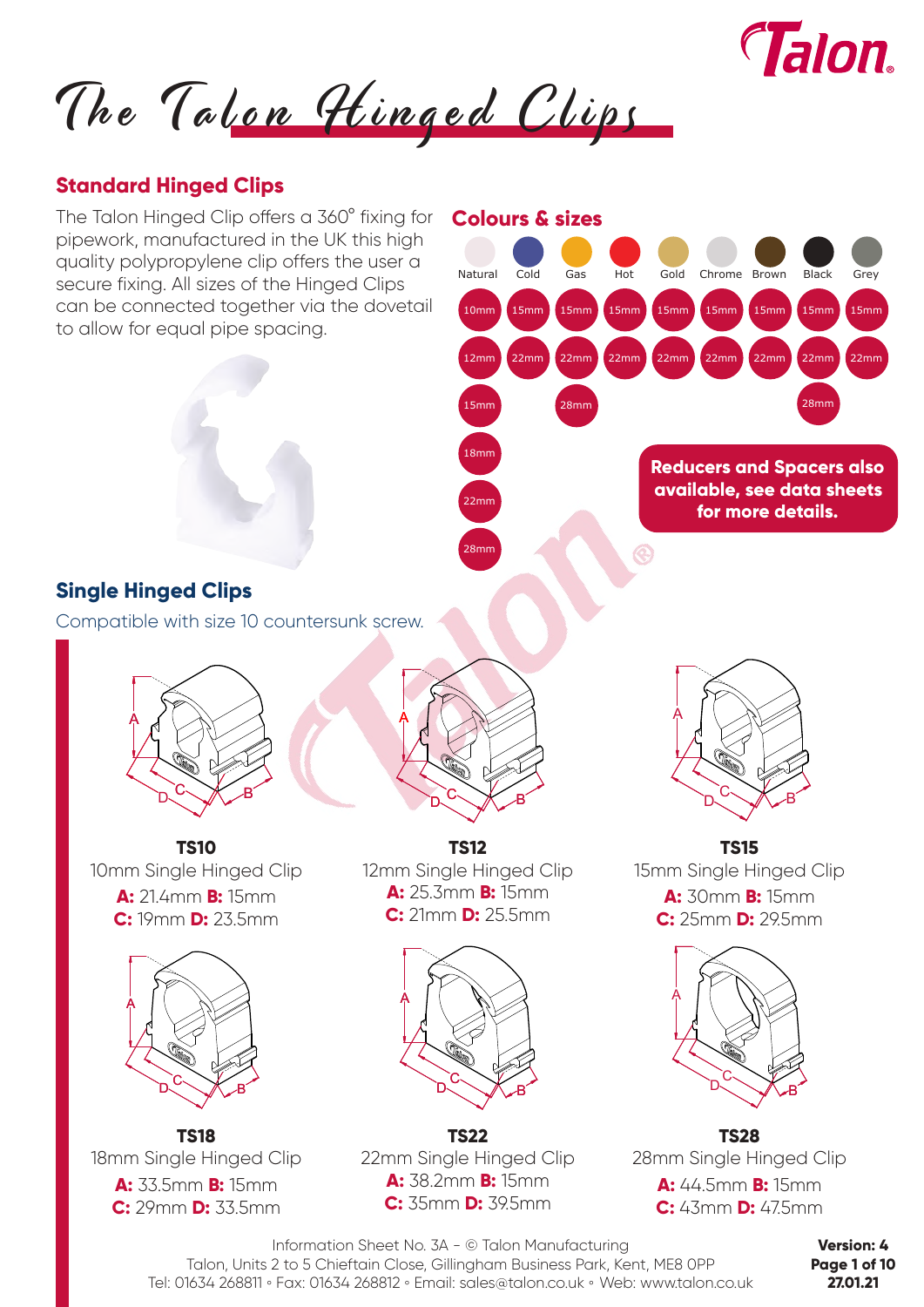*Talon.* The Talon Flexi Hinged Clips

**12.7 - 14mm**

14mm

**15 - 16mm**

16mm

**19 - 21mm**

20mm

**Colours & sizes**

Natural

**25- 27.4mm**

25mm

**31.8 - 35mm**

35mm

## **Flexi Hinged Clips**

The Flexi Clip range offers the user a clip capable of holding pipe of varying diameters between an upper and lower limit. Also compatible with PEX pipe, MDPE and PVC pipework.



# **Flexi Hinged Clips**

Compatible with size 10 countersunk screw.





**TS14** 12.7-14mm Flexi Hinged Clip **A:** 28.1mm **B:** 15mm **C:** 24mm **D:** 28.5mm



25-27.4mm Flexi Hinged Clip **A:** 43mm **B:** 15mm **C:** 40mm **D:** 44.5mm

**TS16** 15-16mm Flexi Hinged Clip **A:** 30mm **B:** 15mm **C:** 25mm **D:** 29.5mm



**A:** 51.65mm **B:** 15mm **C:** 50mm **D:** 54.5mm **available, see data sheets for more details.**

**Reducers and Spacers also** 

**19 - 21mm**

**19 - 21mm**

25mm

20mm

**Black** 

**25- 27.4mm**

**31.8 - 35mm**

35mm

20mm

Light Blue

**25- 27.4mm**

35mm

25mm

**31.8 - 35mm**



Information Sheet No. 3A - © Talon Manufacturing Talon, Units 2 to 5 Chieftain Close, Gillingham Business Park, Kent, ME8 0PP Tel: 01634 268811 **◦** Fax: 01634 268812 **◦** Email: sales@talon.co.uk **◦** Web: www.talon.co.uk

**Version: 4 Page 2 of 10 27.01.21**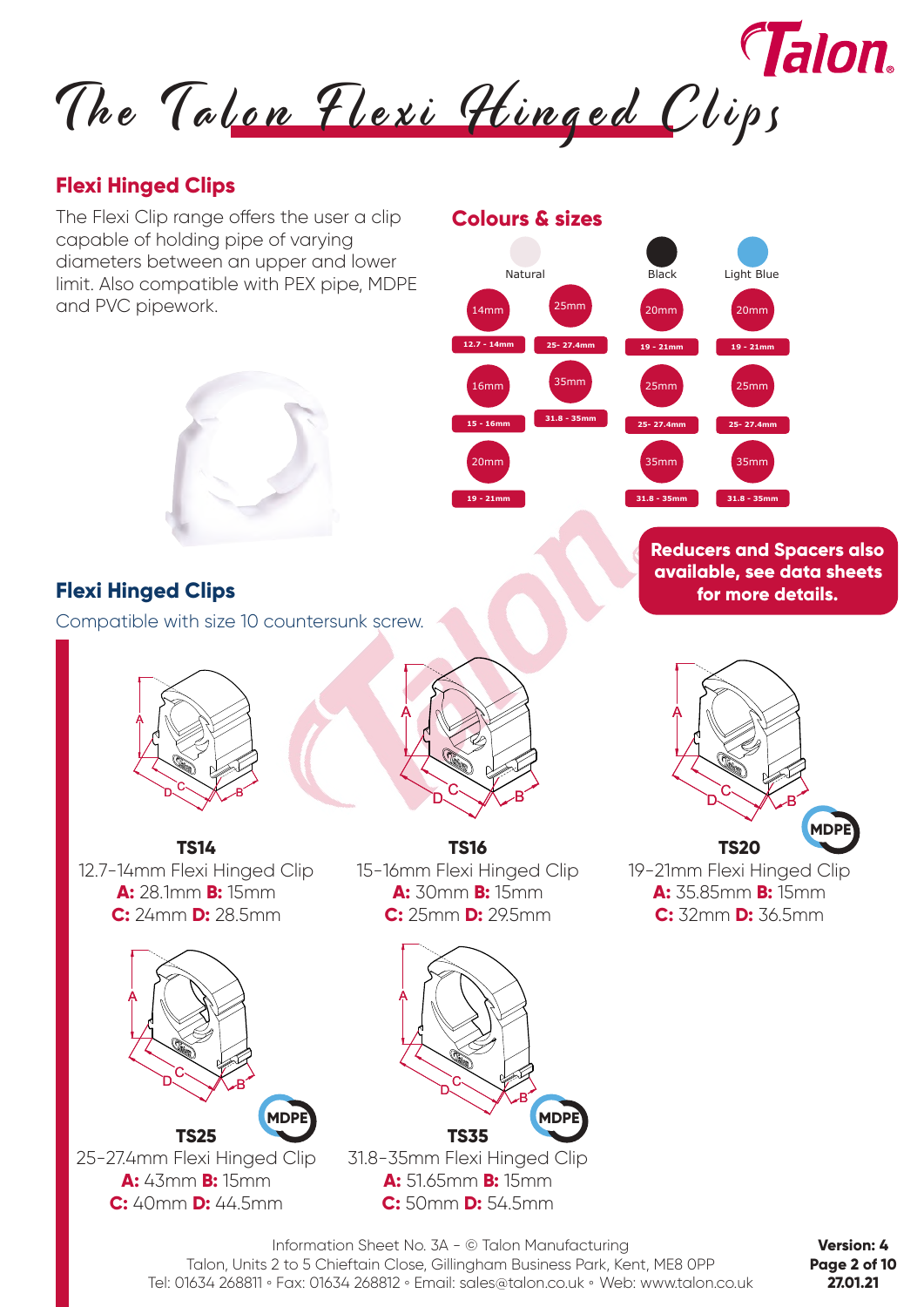

### **Double Hinged Clips**

To complement the Single Clip, Talon also offers a range of Double Hinged Clips. Double Clips are easy to fit requiring only a single central screw fixing. The Double Clip is also designed for use in conjucntion with Talon Pipe Cover.



#### **Colours & sizes**



**Reducers and Spacers also available, see data sheets for more details.**

# **Double Hinged Clips**

Compatible with size 6 countersunk screw.





**TD10** 10mm Double Hinged Clip **A:** 21.4mm **B:** 15mm **C:** 38mm **D:** 42.5mm

**TD15** 15mm Double Hinged Clip **A:** 30mm **B:** 15mm **C:** 50mm **D:** 54.5mm



**TD22** 22mm Double Hinged Clip **A:** 38.2mm **B:** 15mm **C:** 70mm **D:** 74.5mm

**Version: 4 Page 3 of 10 27.01.21**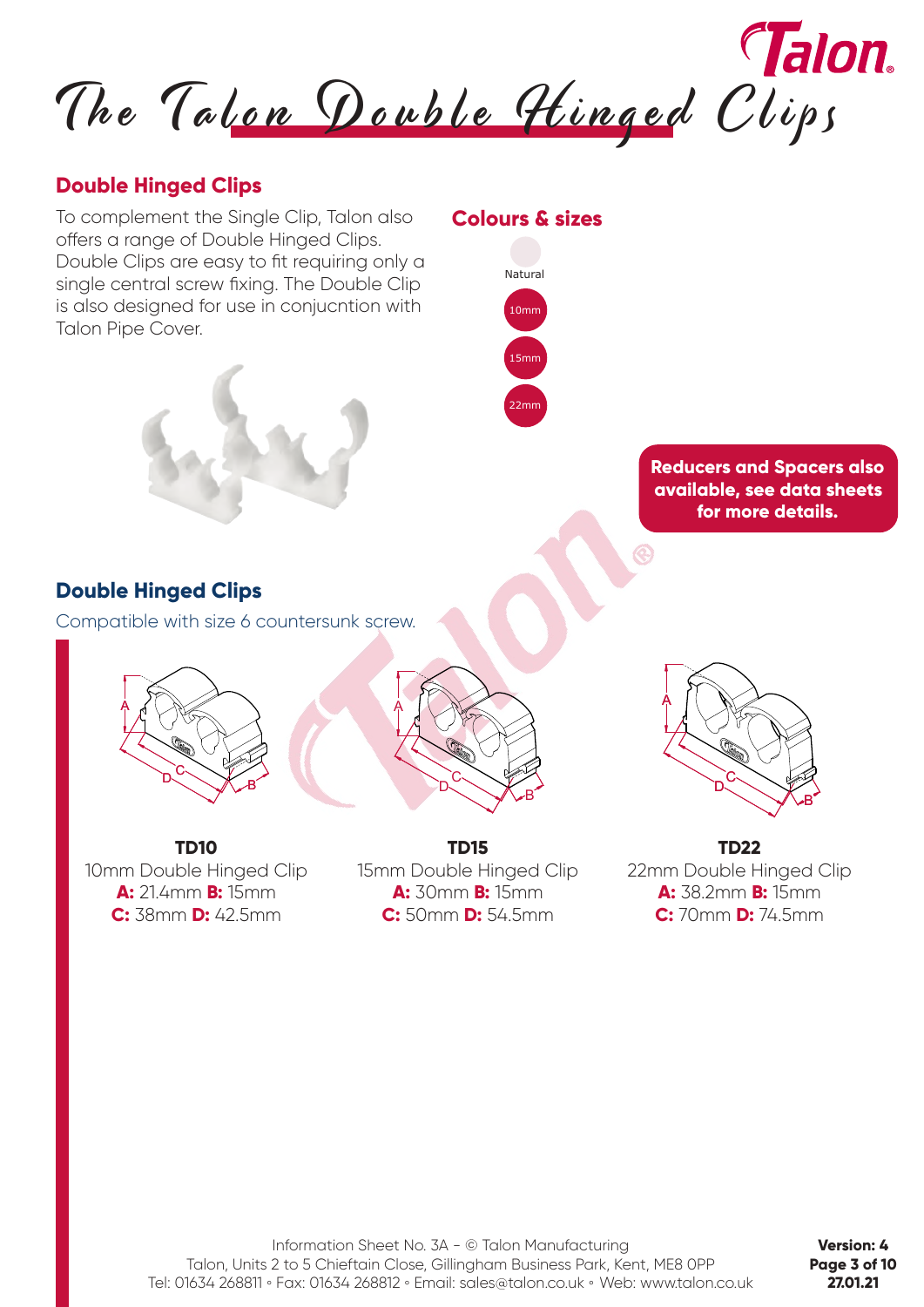

The Talon Hinged Clips

# Technical spec

Talon Hinged Clips are supplied in Polypropylene as standard.

## Our Talon Hinged Clips are suitable for all pipes including:



#### International Plumbing Pipe Sizes

All sizes are the overall outside diameter of the pipe.



#### Fixing size

| Size 6 countersunk screw (UK size), | <b>TS10</b> | to | <b>TS12</b> | <b>TD10</b> |    |      | ۰. | 4mm hole             |
|-------------------------------------|-------------|----|-------------|-------------|----|------|----|----------------------|
| Size 10 countersunk screw (UK size) | <b>TS14</b> | to | <b>TS28</b> | <b>TD15</b> | to | TD22 |    | 5.5mm hole           |
| Size 10 countersunk screw (UK size) | <b>TS35</b> |    |             |             |    |      |    | 6 <sub>mm</sub> hole |

Information Sheet No. 3A - © Talon Manufacturing Talon, Units 2 to 5 Chieftain Close, Gillingham Business Park, Kent, ME8 0PP Tel: 01634 268811 **◦** Fax: 01634 268812 **◦** Email: sales@talon.co.uk **◦** Web: www.talon.co.uk

**Version: 4 Page 4 of 10 27.01.21**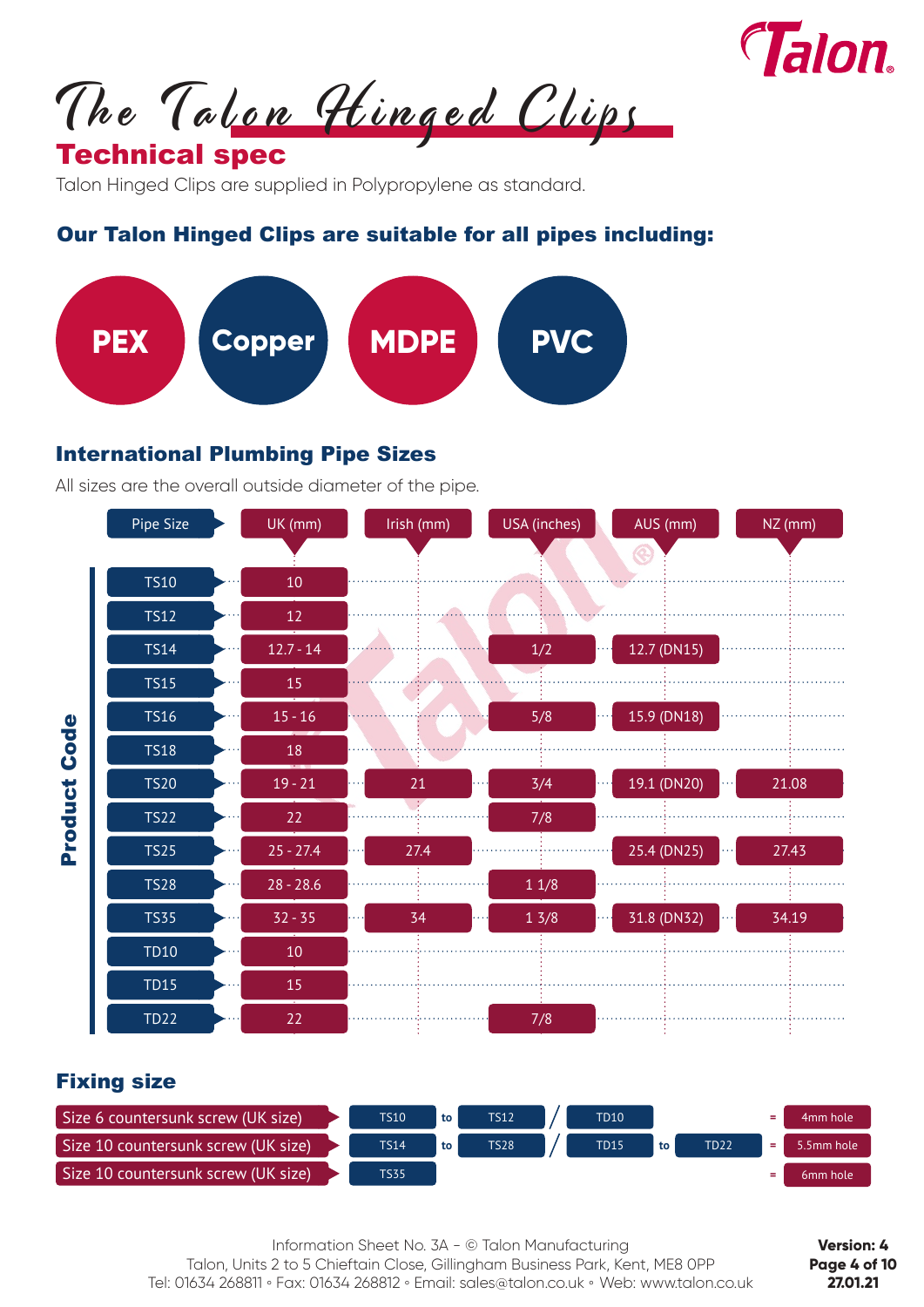

The Talon Hinged Clips

# Technical spec

# Safe operating temperature for Polypropylene Clips

85°C (185°F) is the maximum safe operating temperature for plumbing / gas pipe installations Suitable for hot water pipe in domestic plumbing applications.

# Clip spacing

The preferred spacing between Talon Clips installed along a length of pipe is 500mm.

# Load bearing application

Talon Hinged Clips are tested for safe use with plumbing, gas and air conditioning pipe. However, our Hinged Clips are not intended for load bearing applications. Our Clips are designed to grip and hold specified pipe sizes only. A series of Clips spaced at 500mm intervals along a pipe installation will easily hold the natural weight of copper or plastic pipework. For safety considerations please do not attach or hang loads to the pipe installation as this may cause clips to fail.



#### **@Unequaledheating**

Information Sheet No. 3A - © Talon Manufacturing Talon, Units 2 to 5 Chieftain Close, Gillingham Business Park, Kent, ME8 0PP Tel: 01634 268811 **◦** Fax: 01634 268812 **◦** Email: sales@talon.co.uk **◦** Web: www.talon.co.uk

**Version: 4 Page 5 of 10 27.01.21**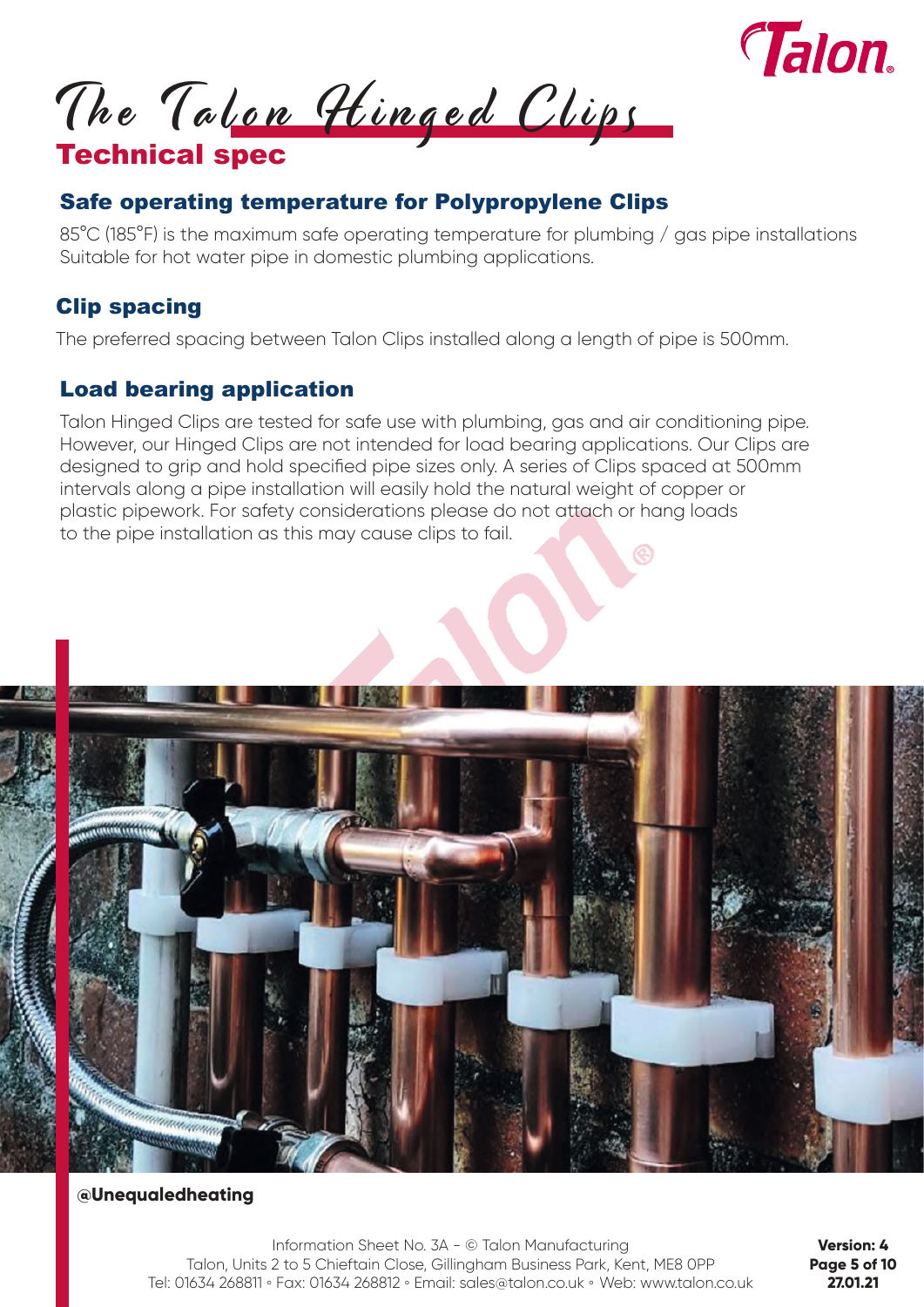

The Talon Opacers

### **Talon Spacers**

In our Talon Hinged Clip Range we also offer Spacers. Our Standard Spacer creates a clearance from the fixing surface by fitting to the base of all Talon Hinged Clips, this adds a 13mm clearance. Link Spacers are similar but fit between two Talon Hinged Clips setting them a standard distance apart.

#### **Colours & sizes**



### **Standard Spacer (Universal Spacer)**

Compatible only with Talon Hinged and Open Clips.



# **Link Spacer**

Compatible only with Talon Hinged Clips.



Information Sheet No. 3A - © Talon Manufacturing Talon, Units 2 to 5 Chieftain Close, Gillingham Business Park, Kent, ME8 0PP Tel: 01634 268811 **◦** Fax: 01634 268812 **◦** Email: sales@talon.co.uk **◦** Web: www.talon.co.uk

**Version: 4 Page 6 of 10 27.01.21**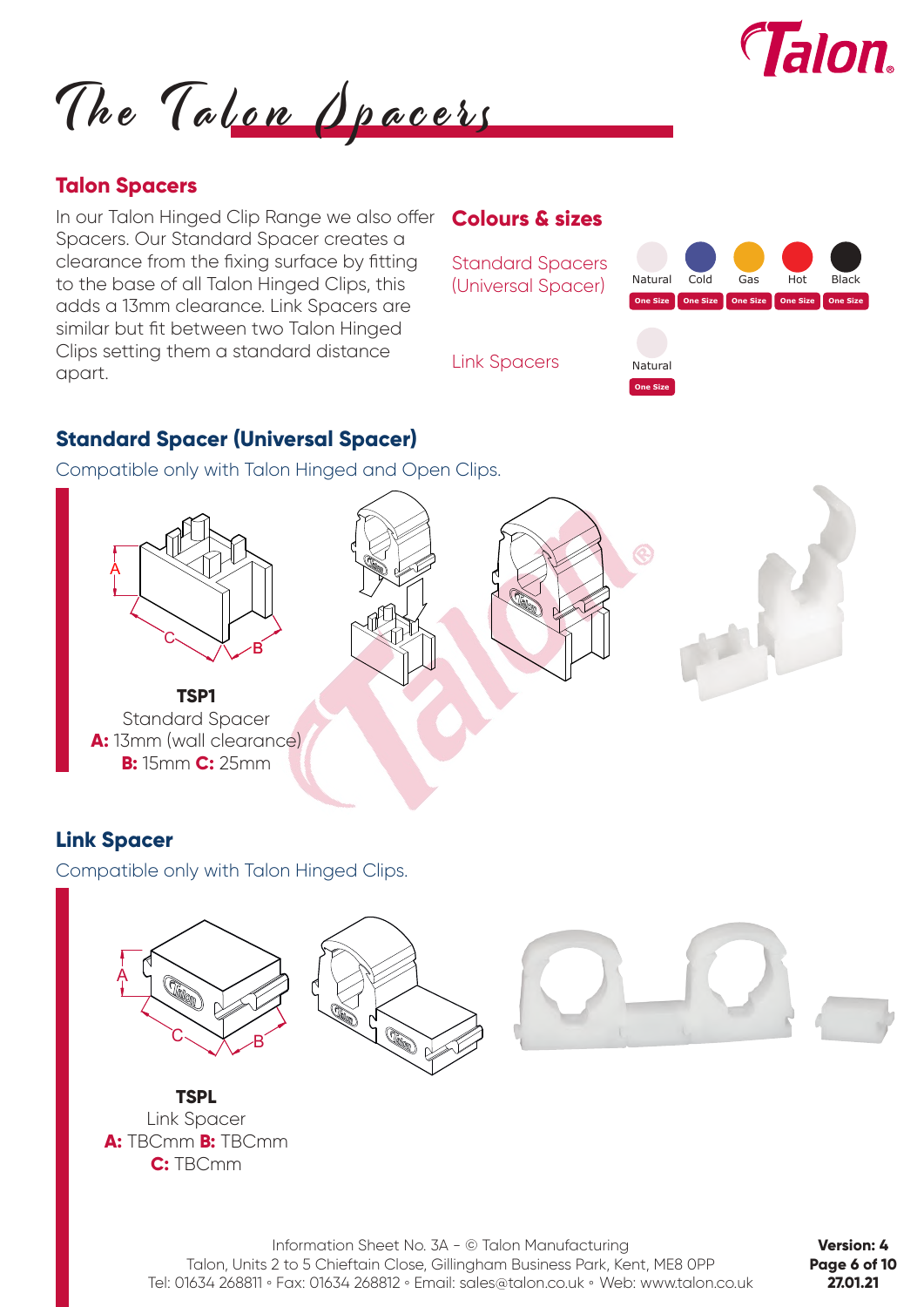How to -Talon Standard Spacers

# **Using a Talon Standard Spacer (Universal Spacer)**

Compatible only with Talon Hinged and Open Clips.









**TSP1** Standard Spacer **A:** 13mm (wall clearance) **B:** 15mm **C:** 25mm





**Step 1**

Slots into the Talon Hinged Clip base.



**Step 2** Ideal for installations where pipe insulation is required.





**Step 3** Stack multiple spacers for greater wall clearance.





Information Sheet No. 3A - © Talon Manufacturing Talon, Units 2 to 5 Chieftain Close, Gillingham Business Park, Kent, ME8 0PP Tel: 01634 268811 **◦** Fax: 01634 268812 **◦** Email: sales@talon.co.uk **◦** Web: www.talon.co.uk

**Version: 4 Page 7 of 10 27.01.21**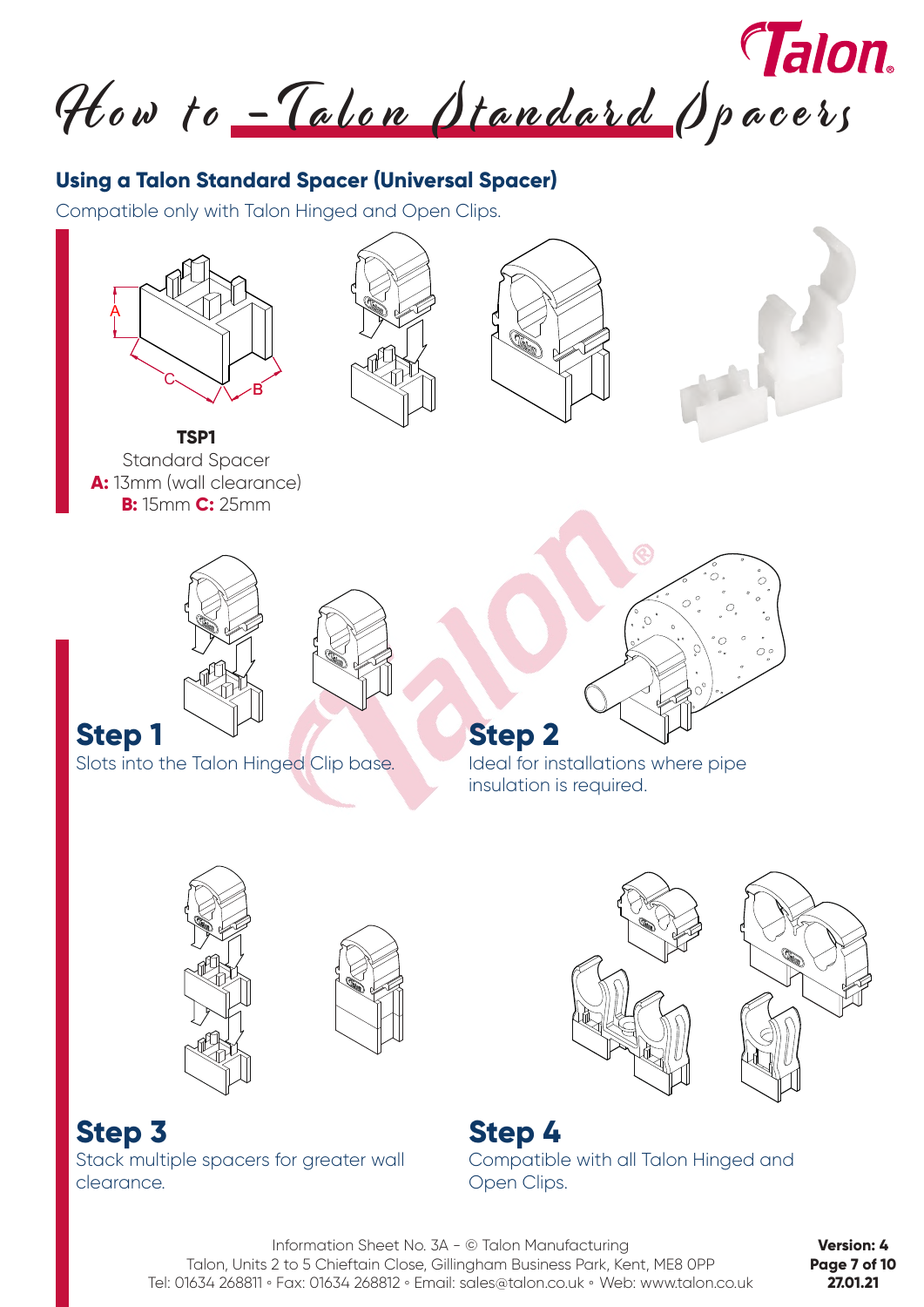

The Talon Reducers

#### **Talon Reducers**

In our Talon Hinged Clip Range we also offer **Colours & sizes** Reducers. Our Reducers are designed to allow the installation of smaller pipe within a larger clip.







**TR1** Reducer fits inside a 15mm Talon Hinged Clip reducing pipe holding diameter to 10mm.



# **TR1 TR2**

**TR2** Reducer fits inside a 22mm Talon Hinged Clip reducing pipe holding diameter to 15mm.

**Version: 4 Page 8 of 10 27.01.21**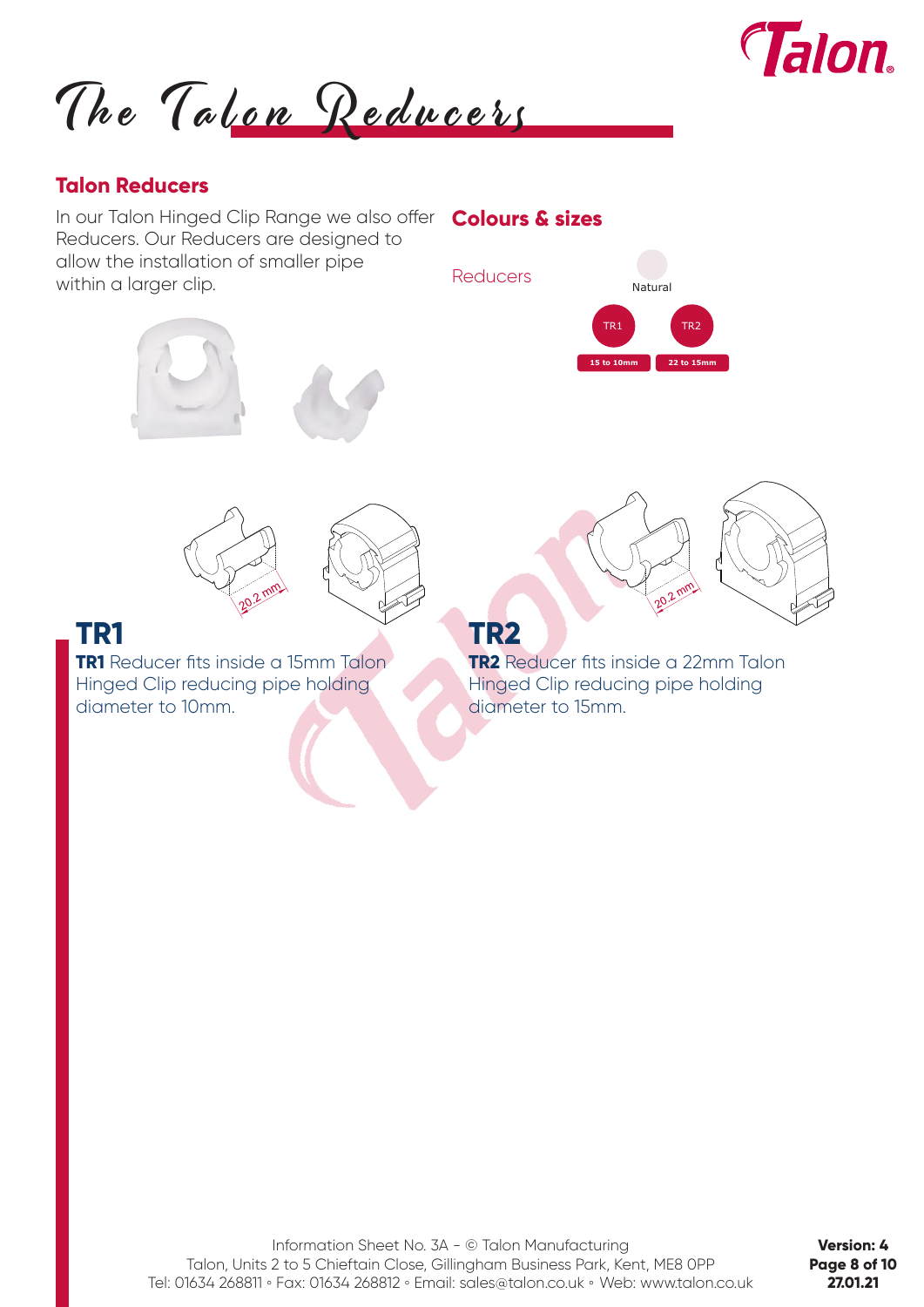

How to - Talon Reducers

#### **Using Talon Reducers**

Aways fit reducers at 90 degrees for easiest installation.



10mm pipe - **CVD15** Pipe Cover allows for a maximum fitting diameter of 25mm.

10mm pipe with 15mm Talon Hinged Clip under 15mm Pipe Cover using a **TR1** Reducer.

15mm pipe - **CVD22** Pipe Cover allows for a maximum fitting diameter of 35mm

# **TR1 TR2**

15mm pipe with 22mm Talon Hinged Clip under 22mm Pipe Cover using a **TR2** Reducer.

**Version: 4 Page 9 of 10 27.01.21**